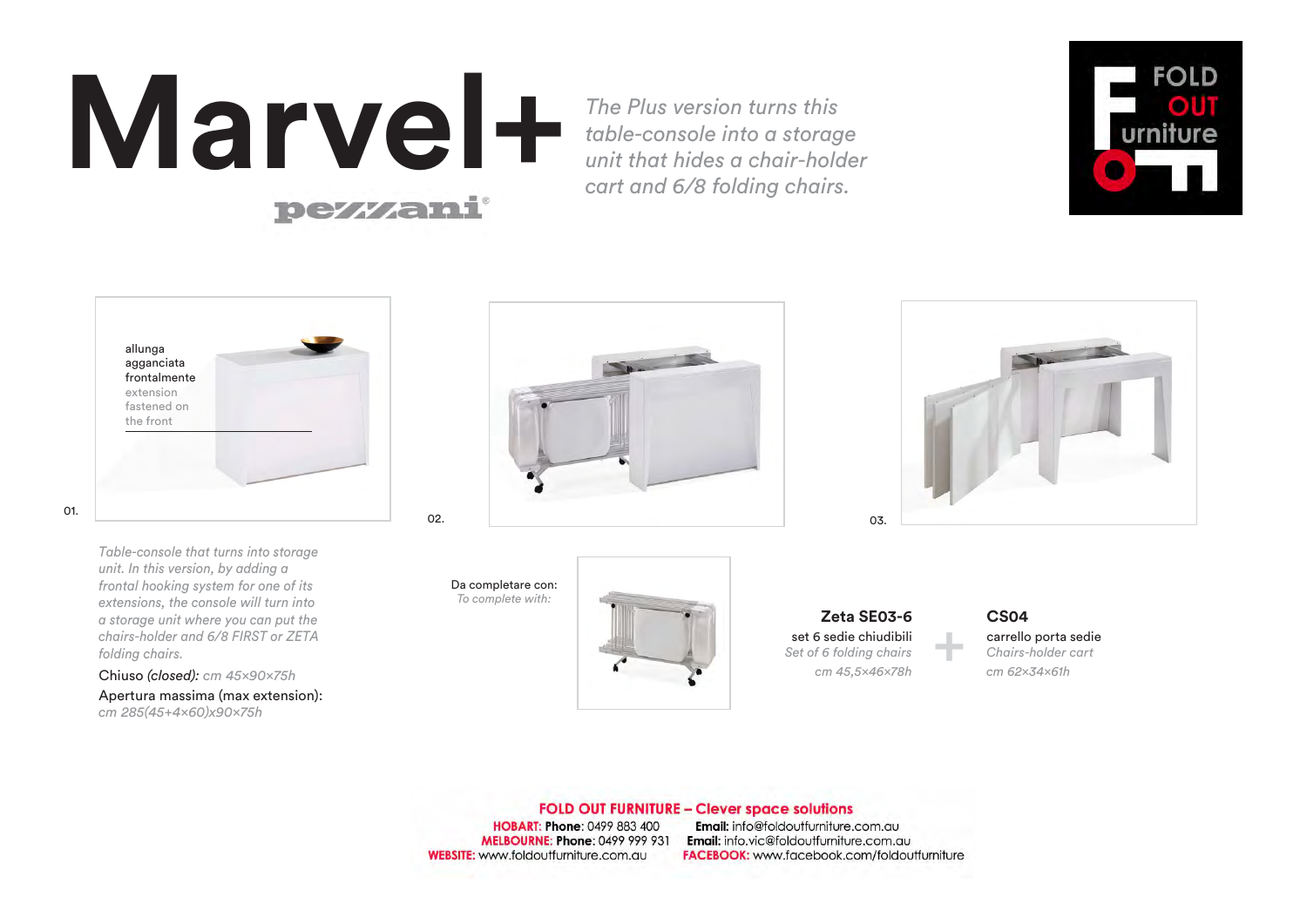Apertura massima (max extension): cm 285(45+4×60)x120×75h *chiuso (closed): cm 45×120×75h*







**0/414.COMP-1 (larghezza 120 cm)**